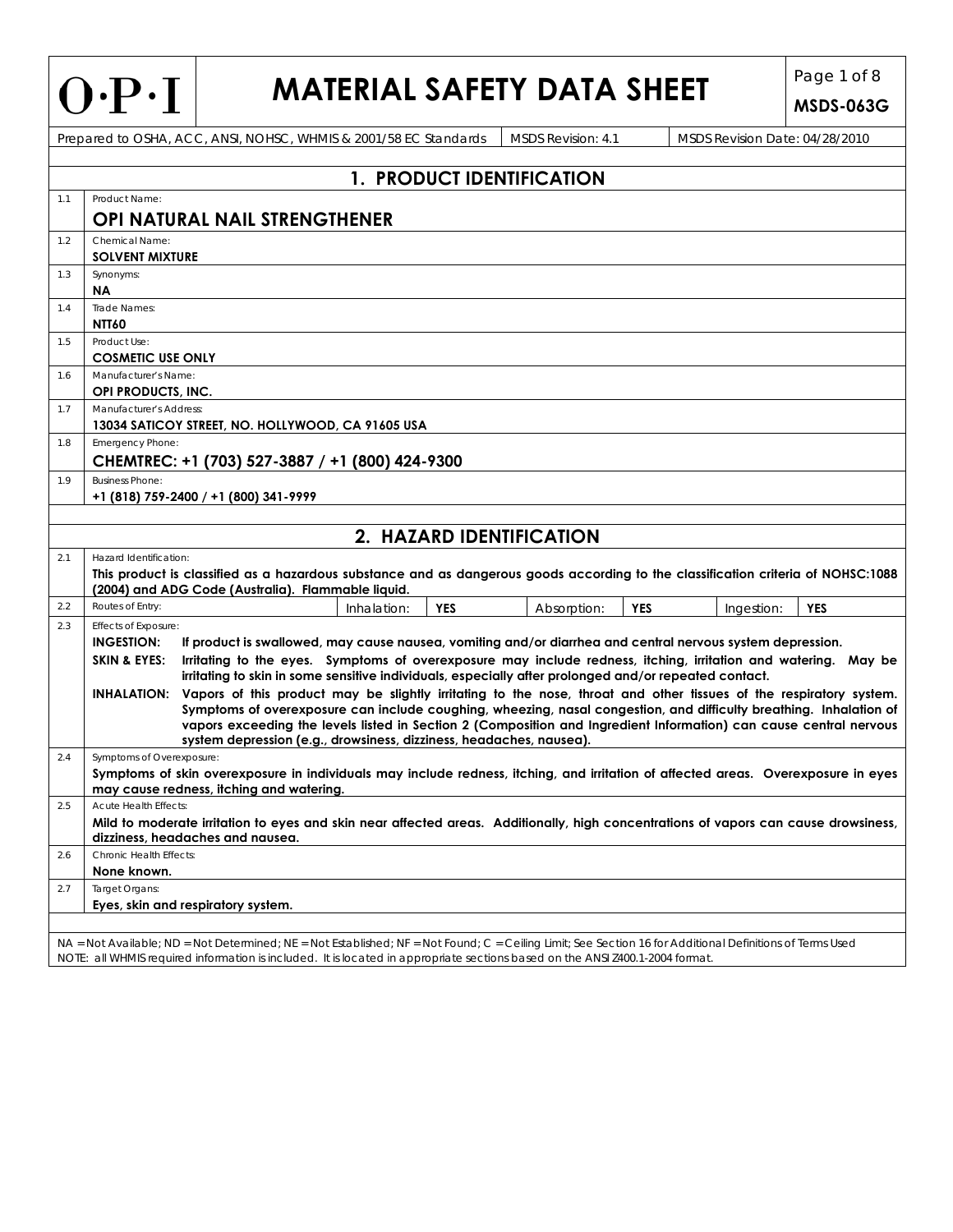$O \cdot P \cdot I$ 

# **MATERIAL SAFETY DATA SHEET** Page 2 of 8

**MSDS-063G**

Prepared to OSHA, ACC, ANSI, NOHSC, WHMIS & 2001/58 EC Standards MSDS Revision: 4.1 MSDS Revision Date: 04/28/2010

| 3. COMPOSITION & INGREDIENT INFORMATION         |                                                           |          |                                     |                                                                                                                                                                                                                                                                                                                                                                                                                                     |                       |               |            |              |                             |                    |                    |             |             |                |                |
|-------------------------------------------------|-----------------------------------------------------------|----------|-------------------------------------|-------------------------------------------------------------------------------------------------------------------------------------------------------------------------------------------------------------------------------------------------------------------------------------------------------------------------------------------------------------------------------------------------------------------------------------|-----------------------|---------------|------------|--------------|-----------------------------|--------------------|--------------------|-------------|-------------|----------------|----------------|
| <b>EXPOSURE LIMITS IN AIR (mg/m3)</b>           |                                                           |          |                                     |                                                                                                                                                                                                                                                                                                                                                                                                                                     |                       |               |            |              |                             |                    |                    |             |             |                |                |
|                                                 |                                                           |          |                                     |                                                                                                                                                                                                                                                                                                                                                                                                                                     |                       |               |            | <b>ACGIH</b> | <b>NOHSC</b>                |                    |                    | <b>OSHA</b> |             |                |                |
|                                                 |                                                           |          |                                     |                                                                                                                                                                                                                                                                                                                                                                                                                                     |                       |               |            | ppm          | ppm                         |                    |                    | ppm         |             |                | <b>OTHER</b>   |
|                                                 |                                                           |          | CAS No.                             | <b>RTECS No.</b>                                                                                                                                                                                                                                                                                                                                                                                                                    | <b>EINECS No.</b>     | $\frac{0}{0}$ | <b>TLV</b> | <b>STEL</b>  | ES-<br><b>TWA</b>           | ES-<br><b>STEL</b> | ES-<br><b>PEAK</b> | <b>PEL</b>  | <b>STEL</b> | <b>IDLH</b>    |                |
| <b>CHEMICAL NAME(S)</b><br><b>ETHYL ACETATE</b> |                                                           | 141-78-6 | AH5425000                           | 201-550-6                                                                                                                                                                                                                                                                                                                                                                                                                           | $\leq 30.0$           | 400           | 400        | 200          | 400                         | <b>NF</b>          | <b>NA</b>          | <b>NA</b>   | 2000        | <b>400 TWA</b> |                |
|                                                 | <b>BUTYL ACETATE</b>                                      |          | 123-86-4                            | AF7350000                                                                                                                                                                                                                                                                                                                                                                                                                           | 204-658-1             | $≤ 25.0$      | 150        | 200          | 150                         | 200                | <b>NF</b>          | 200         | 200         | 1700           | <b>150 TWA</b> |
|                                                 | <b>ALCOHOL DENATURED (SD</b><br>ALCOHOL-40B)              |          | 64-17-5                             | KQ300000                                                                                                                                                                                                                                                                                                                                                                                                                            | 200-578-6             | $≤ 20.0$      | 1900       | <b>NA</b>    | 1880                        | <b>NF</b>          | <b>NF</b>          | 1000        | <b>NA</b>   | <b>NA</b>      |                |
|                                                 | <b>NITROCELLULOSE</b>                                     |          | 9004-70-0                           | QW0970000                                                                                                                                                                                                                                                                                                                                                                                                                           | <b>NA</b>             | ≤ 15.0        | (10)       | <b>NE</b>    | <b>NF</b>                   | <b>NF</b>          | <b>NF</b>          | (10)        | <b>NE</b>   | <b>NE</b>      |                |
|                                                 | <b>ISOPROPYL ALCOHOL</b>                                  |          | 67-63-0                             | NT8050000                                                                                                                                                                                                                                                                                                                                                                                                                           | 200-661-7             | $≤ 10.0$      | 400        | 500          | 983                         | 1230               | <b>NF</b>          | 400         | 500         | 2000           | 400TWA         |
| <b>RESIN</b>                                    | TOSYLAMIDE/FORMALDEHYDE                                   |          | 25035-71-6                          | <b>NA</b>                                                                                                                                                                                                                                                                                                                                                                                                                           | <b>NA</b>             | $≤ 10.0$      | <b>NA</b>  | <b>NA</b>    | <b>NF</b>                   | NF                 | <b>NF</b>          | <b>NA</b>   | <b>NA</b>   | <b>NA</b>      |                |
|                                                 | <b>TRIPHENYL PHOSPHATE</b>                                |          | 115-86-6                            | <b>TC8400000</b>                                                                                                                                                                                                                                                                                                                                                                                                                    | <b>NA</b>             | $\leq 5.0$    | (3)        | <b>NA</b>    | (3)                         | <b>NF</b>          | <b>NF</b>          | (3)         | <b>NA</b>   | <b>NA</b>      |                |
|                                                 | <b>TRIMETHYL PENTANYL</b><br><b>DIISOBUTYRATE</b>         |          | 6846-50-0                           | SA142000                                                                                                                                                                                                                                                                                                                                                                                                                            | 229-937-9             | $\leq 5.0$    | <b>NA</b>  | <b>NA</b>    | <b>NF</b>                   | <b>NF</b>          | <b>NF</b>          | <b>NA</b>   | <b>NA</b>   | <b>NA</b>      |                |
|                                                 | <b>N-BUTYL ALCOHOL</b>                                    |          | $71 - 36 - 3$                       | EO140000                                                                                                                                                                                                                                                                                                                                                                                                                            | 200-751-6             | $≤ 2.0$       | <b>NA</b>  | <b>NA</b>    | <b>NF</b>                   | <b>NF</b>          | <b>NF</b>          | <b>NA</b>   | <b>NA</b>   | <b>NA</b>      |                |
| <b>CAMPHOR</b>                                  |                                                           |          | $76 - 22 - 2$                       | EX1225000                                                                                                                                                                                                                                                                                                                                                                                                                           | 200-945-0             | $\leq 2.0$    | (2)        | <b>NA</b>    | $\mathbf{2}$                | <b>NF</b>          | <b>NF</b>          | (2)         | <b>NA</b>   | <b>NA</b>      |                |
|                                                 | <b>BENZOPHENONE-1</b>                                     |          | 131-56-6                            | DJ0700000                                                                                                                                                                                                                                                                                                                                                                                                                           | 205-029-4             | $≤ 1.0$       | <b>NA</b>  | <b>NA</b>    | <b>NF</b>                   | <b>NF</b>          | <b>NF</b>          | <b>NA</b>   | <b>NA</b>   | <b>NA</b>      |                |
|                                                 | <b>DIMETHICONE</b>                                        |          | 9006-65-9                           | <b>NA</b>                                                                                                                                                                                                                                                                                                                                                                                                                           | 63148-62-9            | $\leq 1.0$    | <b>NA</b>  | <b>NA</b>    | <b>NF</b>                   | <b>NF</b>          | <b>NF</b>          | <b>NA</b>   | <b>NA</b>   | <b>NA</b>      |                |
|                                                 | CI 60725 (VIOLET #2)                                      |          | $81 - 48 - 1$                       | CB7700000                                                                                                                                                                                                                                                                                                                                                                                                                           | 201-353-5             | $≤ 1.0$       | <b>NA</b>  | <b>NA</b>    | <b>NF</b>                   | <b>NF</b>          | <b>NF</b>          | <b>NA</b>   | <b>NA</b>   | <b>NA</b>      |                |
|                                                 |                                                           |          |                                     |                                                                                                                                                                                                                                                                                                                                                                                                                                     |                       |               |            |              |                             |                    |                    |             |             |                |                |
|                                                 |                                                           |          |                                     |                                                                                                                                                                                                                                                                                                                                                                                                                                     | 4. FIRST AID MEASURES |               |            |              |                             |                    |                    |             |             |                |                |
| 4.1                                             | First Aid:                                                |          |                                     |                                                                                                                                                                                                                                                                                                                                                                                                                                     |                       |               |            |              |                             |                    |                    |             |             |                |                |
|                                                 | <b>INGESTION:</b>                                         |          |                                     | If ingested, do not induce vomiting. If product has been swallowed, drink plenty of water or milk IMMEDIATELY. If the<br>patient is vomiting, continue to offer water or milk. Never give water or milk to an unconscious person. Contact the<br>nearest Poison Control Center or local emergency number. Provide an estimate of the time at which the material was<br>ingested and the amount of the substance that was swallowed. |                       |               |            |              |                             |                    |                    |             |             |                |                |
|                                                 | EYES:                                                     |          |                                     | Splashes are not likely; however, if product gets in the eyes, flush with copious amounts of lukewarm water for at least 15<br>minutes. If irritation occurs, contact a physician.                                                                                                                                                                                                                                                  |                       |               |            |              |                             |                    |                    |             |             |                |                |
|                                                 | SKIN:                                                     |          |                                     | If irritation occurs and product is on the skin, rinse thoroughly with lukewarm water, followed by a thorough washing of the<br>effected area with soap and water. If irritation, redness or swelling persists, contact a physician immediately.                                                                                                                                                                                    |                       |               |            |              |                             |                    |                    |             |             |                |                |
|                                                 | <b>INHALATION:</b>                                        |          | Remove victim to fresh air at once. |                                                                                                                                                                                                                                                                                                                                                                                                                                     |                       |               |            |              |                             |                    |                    |             |             |                |                |
| 4.2                                             | Medical Conditions Aggravated by Exposure:<br>None known. |          |                                     |                                                                                                                                                                                                                                                                                                                                                                                                                                     |                       |               |            |              | <b>HEALTH</b>               |                    |                    |             |             | $\mathbf{1}$   |                |
|                                                 |                                                           |          |                                     |                                                                                                                                                                                                                                                                                                                                                                                                                                     |                       |               |            |              | <b>FLAMMABILITY</b>         |                    |                    |             |             | $\mathbf{3}$   |                |
|                                                 |                                                           |          |                                     |                                                                                                                                                                                                                                                                                                                                                                                                                                     |                       |               |            |              | <b>REACTIVITY</b>           |                    |                    |             |             | 0              |                |
|                                                 |                                                           |          |                                     |                                                                                                                                                                                                                                                                                                                                                                                                                                     |                       |               |            |              | <b>PROTECTIVE EQUIPMENT</b> |                    |                    |             |             | A              |                |
|                                                 | <b>EYES</b>                                               |          |                                     |                                                                                                                                                                                                                                                                                                                                                                                                                                     |                       |               |            |              |                             |                    |                    |             |             |                |                |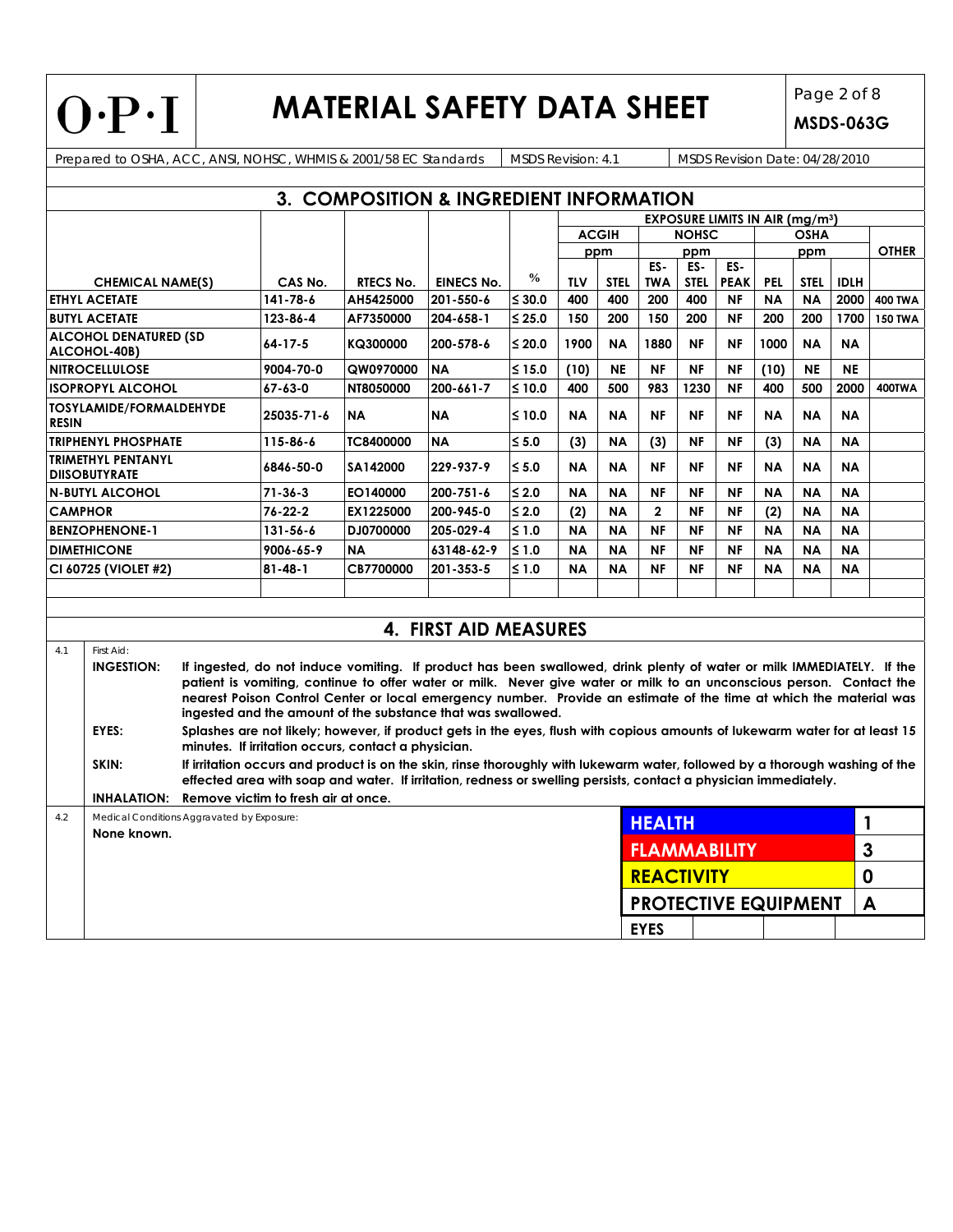|  | $\left( \mathbf{\cdot }^{\mathbf{p.}}\right)$ |  | L |
|--|-----------------------------------------------|--|---|
|--|-----------------------------------------------|--|---|

# **MATERIAL SAFETY DATA SHEET**  $\left| \begin{array}{c} \text{Page 3 of 8} \\ \text{MSPS 043C} \end{array} \right|$

**MSDS-063G**

Prepared to OSHA, ACC, ANSI, NOHSC, WHMIS & 2001/58 EC Standards MSDS Revision: 4.1 MSDS Revision Date: 04/28/2010

|     |                                                                                                                                                                                                                                                                                                                                                                                                                                                                                                                                                                                                                                                                                                                                                                                                                                                                                                                                                                                    | <b>5. FIREFIGHTING MEASURES</b>                                                                                                                                                                                                                                                                                                                                                                         |           |                              |           |  |  |  |  |  |
|-----|------------------------------------------------------------------------------------------------------------------------------------------------------------------------------------------------------------------------------------------------------------------------------------------------------------------------------------------------------------------------------------------------------------------------------------------------------------------------------------------------------------------------------------------------------------------------------------------------------------------------------------------------------------------------------------------------------------------------------------------------------------------------------------------------------------------------------------------------------------------------------------------------------------------------------------------------------------------------------------|---------------------------------------------------------------------------------------------------------------------------------------------------------------------------------------------------------------------------------------------------------------------------------------------------------------------------------------------------------------------------------------------------------|-----------|------------------------------|-----------|--|--|--|--|--|
| 5.1 | Flashpoint & Method:<br>$-4$ °C (24 °F) estimated.                                                                                                                                                                                                                                                                                                                                                                                                                                                                                                                                                                                                                                                                                                                                                                                                                                                                                                                                 |                                                                                                                                                                                                                                                                                                                                                                                                         |           |                              |           |  |  |  |  |  |
| 5.2 | Autoignition Temperature:<br><b>NA</b>                                                                                                                                                                                                                                                                                                                                                                                                                                                                                                                                                                                                                                                                                                                                                                                                                                                                                                                                             |                                                                                                                                                                                                                                                                                                                                                                                                         |           |                              |           |  |  |  |  |  |
| 5.3 | Flammability Limits:                                                                                                                                                                                                                                                                                                                                                                                                                                                                                                                                                                                                                                                                                                                                                                                                                                                                                                                                                               | Lower Explosive Limit (LEL):                                                                                                                                                                                                                                                                                                                                                                            | <b>NE</b> | Upper Explosive Limit (UEL): | <b>NE</b> |  |  |  |  |  |
| 5.4 | Fire & Explosion Hazards:                                                                                                                                                                                                                                                                                                                                                                                                                                                                                                                                                                                                                                                                                                                                                                                                                                                                                                                                                          |                                                                                                                                                                                                                                                                                                                                                                                                         |           |                              |           |  |  |  |  |  |
|     |                                                                                                                                                                                                                                                                                                                                                                                                                                                                                                                                                                                                                                                                                                                                                                                                                                                                                                                                                                                    | WARNING: Flammable! Keep away from heat, lit cigarettes, sparks & open flame. Keep container closed.                                                                                                                                                                                                                                                                                                    |           |                              |           |  |  |  |  |  |
| 5.5 | <b>Extinguishing Methods:</b>                                                                                                                                                                                                                                                                                                                                                                                                                                                                                                                                                                                                                                                                                                                                                                                                                                                                                                                                                      |                                                                                                                                                                                                                                                                                                                                                                                                         |           |                              |           |  |  |  |  |  |
|     | <b>HazChem Code: 3YE</b><br><b>Hazard Identification Number: 33</b>                                                                                                                                                                                                                                                                                                                                                                                                                                                                                                                                                                                                                                                                                                                                                                                                                                                                                                                |                                                                                                                                                                                                                                                                                                                                                                                                         |           |                              |           |  |  |  |  |  |
|     | CO <sub>2</sub> , Halon, Dry Chemical, Foam                                                                                                                                                                                                                                                                                                                                                                                                                                                                                                                                                                                                                                                                                                                                                                                                                                                                                                                                        |                                                                                                                                                                                                                                                                                                                                                                                                         |           |                              |           |  |  |  |  |  |
| 5.6 |                                                                                                                                                                                                                                                                                                                                                                                                                                                                                                                                                                                                                                                                                                                                                                                                                                                                                                                                                                                    |                                                                                                                                                                                                                                                                                                                                                                                                         |           |                              |           |  |  |  |  |  |
|     | <b>Firefighting Procedures:</b><br>This product is a Class IB flammable liquid. When involved in a fire, this product will ignite readily and<br>decompose to produce carbon oxides. Vapors of this product are heavier than air and may travel to a<br>source of ignition and flash back to a leaking or open container.<br>First responders should wear eye protection. Structural firefighters must wear SCBAs and full protective<br>equipment. Use a water spray or fog to reduce or direct vapors. Water may not be effective in actually<br>extinguishing a fire involving this product.                                                                                                                                                                                                                                                                                                                                                                                    |                                                                                                                                                                                                                                                                                                                                                                                                         |           |                              |           |  |  |  |  |  |
|     |                                                                                                                                                                                                                                                                                                                                                                                                                                                                                                                                                                                                                                                                                                                                                                                                                                                                                                                                                                                    |                                                                                                                                                                                                                                                                                                                                                                                                         |           |                              |           |  |  |  |  |  |
|     |                                                                                                                                                                                                                                                                                                                                                                                                                                                                                                                                                                                                                                                                                                                                                                                                                                                                                                                                                                                    | 6. ACCIDENTAL RELEASE MEASURES                                                                                                                                                                                                                                                                                                                                                                          |           |                              |           |  |  |  |  |  |
| 6.1 | Spills:                                                                                                                                                                                                                                                                                                                                                                                                                                                                                                                                                                                                                                                                                                                                                                                                                                                                                                                                                                            |                                                                                                                                                                                                                                                                                                                                                                                                         |           |                              |           |  |  |  |  |  |
|     |                                                                                                                                                                                                                                                                                                                                                                                                                                                                                                                                                                                                                                                                                                                                                                                                                                                                                                                                                                                    | Before cleaning any spill or leak, individuals involved in spill cleanup must wear appropriate Personal Protective Equipment.                                                                                                                                                                                                                                                                           |           |                              |           |  |  |  |  |  |
|     | For small spills (e.g., <1 gallon) wear appropriate personal protective equipment (e.g., goggles, gloves). Maximize ventilation (open<br>doors and windows) and secure all sources of ignition. Remove spilled material with absorbent material and place into appropriate<br>closed container(s) for disposal. Dispose of properly in accordance with local, state and federal regulations. Wash all affected areas<br>and outside of container with plenty of warm water and soap. Remove any contaminated clothing and wash thoroughly before<br>reuse.<br>For spills 2 1 gallon, deny entry to all unprotected individuals. Dike and contain spill with inert material (e.g., sand or earth). Use ONLY<br>non-sparking tools for recovery and cleanup. Transfer liquid to containers for recovery or disposal and solid diking material to<br>separate containers for proper disposal. Remove contaminated clothing promptly and wash affected skin areas with soap and water. |                                                                                                                                                                                                                                                                                                                                                                                                         |           |                              |           |  |  |  |  |  |
|     |                                                                                                                                                                                                                                                                                                                                                                                                                                                                                                                                                                                                                                                                                                                                                                                                                                                                                                                                                                                    | Keep spills and cleaning runoffs out of municipal sewers and open bodies of water.                                                                                                                                                                                                                                                                                                                      |           |                              |           |  |  |  |  |  |
|     |                                                                                                                                                                                                                                                                                                                                                                                                                                                                                                                                                                                                                                                                                                                                                                                                                                                                                                                                                                                    | 7. HANDLING & STORAGE INFORMATION                                                                                                                                                                                                                                                                                                                                                                       |           |                              |           |  |  |  |  |  |
| 7.1 | Work & Hygiene Practices:                                                                                                                                                                                                                                                                                                                                                                                                                                                                                                                                                                                                                                                                                                                                                                                                                                                                                                                                                          |                                                                                                                                                                                                                                                                                                                                                                                                         |           |                              |           |  |  |  |  |  |
|     | product.                                                                                                                                                                                                                                                                                                                                                                                                                                                                                                                                                                                                                                                                                                                                                                                                                                                                                                                                                                           | Avoid prolonged contact with the product. Avoid breathing vapors of this product. Use in a well-ventilated location (e.g., local<br>exhaust ventilation, fans). After use, wash hands and exposed skin with soap and water. Do not eat, drink or smoke while handling                                                                                                                                   |           |                              |           |  |  |  |  |  |
| 7.2 | Storage & Handling:                                                                                                                                                                                                                                                                                                                                                                                                                                                                                                                                                                                                                                                                                                                                                                                                                                                                                                                                                                |                                                                                                                                                                                                                                                                                                                                                                                                         |           |                              |           |  |  |  |  |  |
|     | Store away from incompatible materials (see Section 10).                                                                                                                                                                                                                                                                                                                                                                                                                                                                                                                                                                                                                                                                                                                                                                                                                                                                                                                           | Keep this material away from heat, sparks and open flame. Open containers slowly on a stable surface. Keep container closed<br>tightly when not in use. Empty container may contain residual amounts of this product; therefore, empty containers should be<br>handled with care. Store containers in a cool, dry location, away from direct sunlight, other light sources, or sources of intense heat. |           |                              |           |  |  |  |  |  |
| 7.3 | <b>Special Precautions:</b>                                                                                                                                                                                                                                                                                                                                                                                                                                                                                                                                                                                                                                                                                                                                                                                                                                                                                                                                                        | Open containers slowly on a stable surface. Keep container tightly closed when not in use. Empty containers may contain residual<br>amounts of this product; therefore, empty containers should be handled with care.                                                                                                                                                                                   |           |                              |           |  |  |  |  |  |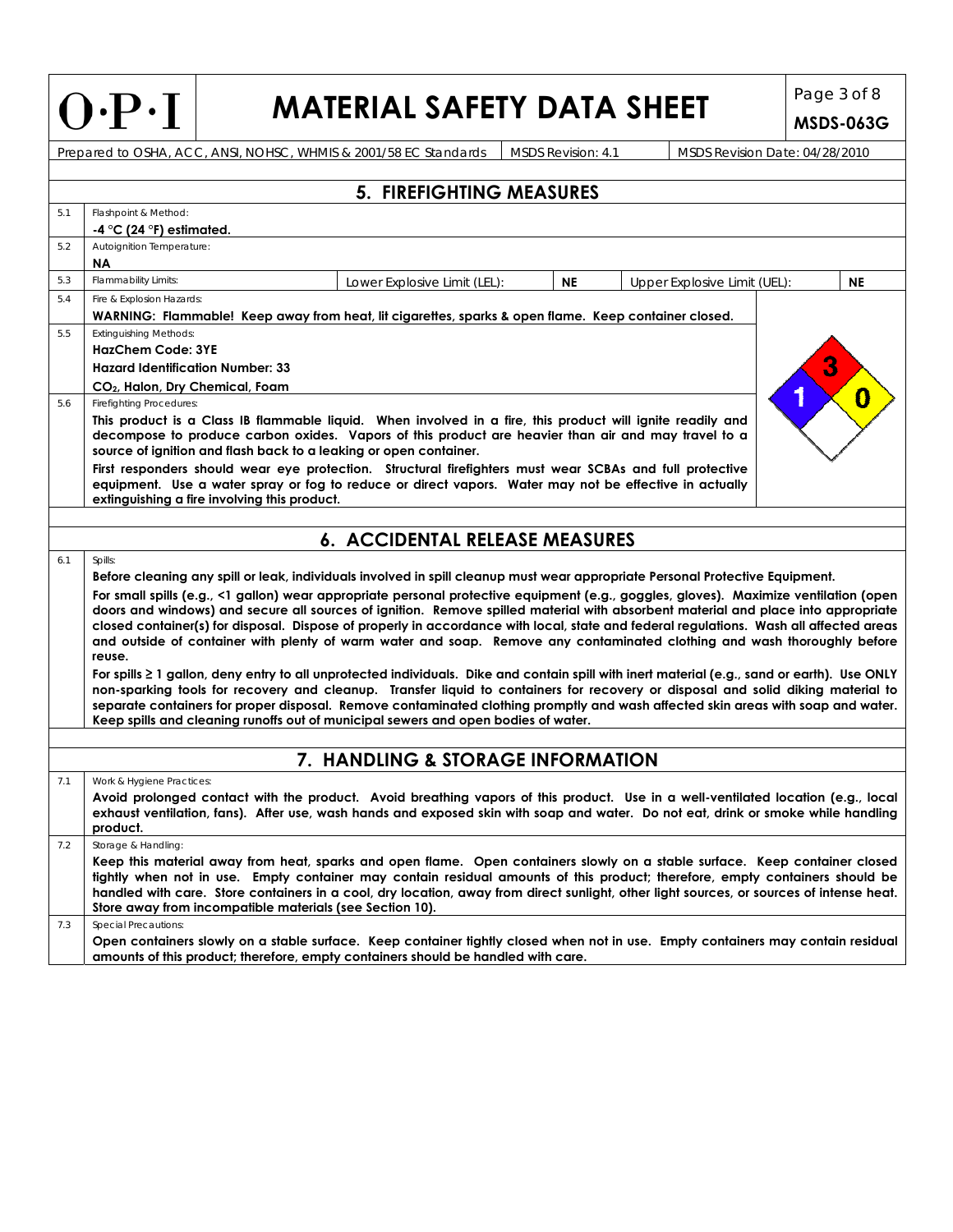# **MATERIAL SAFETY DATA SHEET** Page 4 of 8

**MSDS-063G**

|      | Prepared to OSHA, ACC, ANSI, NOHSC, WHMIS & 2001/58 EC Standards<br>MSDS Revision: 4.1<br>MSDS Revision Date: 04/28/2010                                                                                                                                                                                                                     |                                                                                                                                    |  |                                                                                                                                            |  |  |  |  |  |  |
|------|----------------------------------------------------------------------------------------------------------------------------------------------------------------------------------------------------------------------------------------------------------------------------------------------------------------------------------------------|------------------------------------------------------------------------------------------------------------------------------------|--|--------------------------------------------------------------------------------------------------------------------------------------------|--|--|--|--|--|--|
|      |                                                                                                                                                                                                                                                                                                                                              |                                                                                                                                    |  |                                                                                                                                            |  |  |  |  |  |  |
|      | 8. EXPOSURE CONTROLS & PERSONAL PROTECTION                                                                                                                                                                                                                                                                                                   |                                                                                                                                    |  |                                                                                                                                            |  |  |  |  |  |  |
| 8.1  | Ventilation & Engineering Controls:                                                                                                                                                                                                                                                                                                          |                                                                                                                                    |  |                                                                                                                                            |  |  |  |  |  |  |
|      | When working with large quantities of product, provide adequate ventilation (e.g., local exhaust ventilation, fans). Ensure that an<br>eyewash station, sink or washbasin is available in case of exposure to eyes.                                                                                                                          |                                                                                                                                    |  |                                                                                                                                            |  |  |  |  |  |  |
| 8.2  | Respiratory Protection:                                                                                                                                                                                                                                                                                                                      |                                                                                                                                    |  |                                                                                                                                            |  |  |  |  |  |  |
|      | No special respiratory protection is required under typical circumstances of use or handling. If necessary, use only respiratory<br>protection authorized per U.S. OSHA's requirement in 29 CFR §1910.134, or applicable U.S. state regulations, or the appropriate<br>standards of Canada, its provinces, E.C. member states, or Australia. |                                                                                                                                    |  |                                                                                                                                            |  |  |  |  |  |  |
| 8.3  | Eye Protection:                                                                                                                                                                                                                                                                                                                              |                                                                                                                                    |  |                                                                                                                                            |  |  |  |  |  |  |
|      |                                                                                                                                                                                                                                                                                                                                              |                                                                                                                                    |  | Depending on the use of this product, splash or safety glasses may be worn. If necessary, refer to U.S. OSHA 29 CFR §1910.133,             |  |  |  |  |  |  |
|      | Canadian standards, or the European Standard EN166.<br>Hand Protection:                                                                                                                                                                                                                                                                      |                                                                                                                                    |  |                                                                                                                                            |  |  |  |  |  |  |
| 8.4  |                                                                                                                                                                                                                                                                                                                                              | industrial use. If necessary, refer to U.S. OSHA 29 CFR §1910.138, the appropriate standards of Canada, of the E.C. member states. |  | If anticipated that prolonged & repeated skin contact will occur during use of this product, wear latex or rubber gloves for routine       |  |  |  |  |  |  |
| 8.5  | <b>Body Protection:</b>                                                                                                                                                                                                                                                                                                                      |                                                                                                                                    |  |                                                                                                                                            |  |  |  |  |  |  |
|      | of Canada, the E.C. member states, or U.S. OSHA.                                                                                                                                                                                                                                                                                             |                                                                                                                                    |  | No special body protection is required under typical circumstances of use and handling. If necessary, refer to appropriate standards       |  |  |  |  |  |  |
|      |                                                                                                                                                                                                                                                                                                                                              |                                                                                                                                    |  |                                                                                                                                            |  |  |  |  |  |  |
|      |                                                                                                                                                                                                                                                                                                                                              | 9. PHYSICAL & CHEMICAL PROPERTIES                                                                                                  |  |                                                                                                                                            |  |  |  |  |  |  |
| 9.1  | Density:                                                                                                                                                                                                                                                                                                                                     | $0.9998 - 1.0008$                                                                                                                  |  |                                                                                                                                            |  |  |  |  |  |  |
| 9.2  | <b>Boiling Point:</b>                                                                                                                                                                                                                                                                                                                        | $171 - 660$ <sup>o</sup> F                                                                                                         |  |                                                                                                                                            |  |  |  |  |  |  |
| 9.3  | Melting Point:                                                                                                                                                                                                                                                                                                                               | <b>NE</b>                                                                                                                          |  |                                                                                                                                            |  |  |  |  |  |  |
| 9.4  | <b>Evaporation Rate:</b>                                                                                                                                                                                                                                                                                                                     | ΝA                                                                                                                                 |  |                                                                                                                                            |  |  |  |  |  |  |
| 9.5  | Vapor Pressure:                                                                                                                                                                                                                                                                                                                              | <b>NA</b>                                                                                                                          |  |                                                                                                                                            |  |  |  |  |  |  |
| 9.6  | Molecular Weight:                                                                                                                                                                                                                                                                                                                            | <b>NE</b>                                                                                                                          |  |                                                                                                                                            |  |  |  |  |  |  |
| 9.7  | Appearance & Color:                                                                                                                                                                                                                                                                                                                          | Viscous liquid, ester (fruity) odor                                                                                                |  |                                                                                                                                            |  |  |  |  |  |  |
| 9.8  | Odor Threshold:                                                                                                                                                                                                                                                                                                                              | <b>ND</b>                                                                                                                          |  |                                                                                                                                            |  |  |  |  |  |  |
| 9.9  | Solubility:                                                                                                                                                                                                                                                                                                                                  | Insoluble                                                                                                                          |  |                                                                                                                                            |  |  |  |  |  |  |
| 9.10 | pH                                                                                                                                                                                                                                                                                                                                           | <b>NA</b>                                                                                                                          |  |                                                                                                                                            |  |  |  |  |  |  |
| 9.11 | Viscosity:                                                                                                                                                                                                                                                                                                                                   | 1000 cPs TO 3000 cPs                                                                                                               |  |                                                                                                                                            |  |  |  |  |  |  |
| 9.12 | Other Information:                                                                                                                                                                                                                                                                                                                           | <b>NA</b>                                                                                                                          |  |                                                                                                                                            |  |  |  |  |  |  |
|      |                                                                                                                                                                                                                                                                                                                                              |                                                                                                                                    |  |                                                                                                                                            |  |  |  |  |  |  |
|      |                                                                                                                                                                                                                                                                                                                                              | <b>10. STABILITY &amp; REACTIVITY</b>                                                                                              |  |                                                                                                                                            |  |  |  |  |  |  |
| 10.1 | Stability:                                                                                                                                                                                                                                                                                                                                   |                                                                                                                                    |  |                                                                                                                                            |  |  |  |  |  |  |
|      |                                                                                                                                                                                                                                                                                                                                              | Stable under ambient conditions when stored properly (see Section 7, Storage and Handling).                                        |  |                                                                                                                                            |  |  |  |  |  |  |
| 10.2 | Hazardous Decomposition Products:                                                                                                                                                                                                                                                                                                            |                                                                                                                                    |  |                                                                                                                                            |  |  |  |  |  |  |
|      | gases (e.g., CO, CO <sub>2</sub> ).                                                                                                                                                                                                                                                                                                          |                                                                                                                                    |  | If exposed to extremely high temperatures, the products of thermal decomposition may include irritating vapors and carbon oxide            |  |  |  |  |  |  |
| 10.3 | Hazardous Polymerization:                                                                                                                                                                                                                                                                                                                    |                                                                                                                                    |  |                                                                                                                                            |  |  |  |  |  |  |
|      | May occur, if exposed to extremely high temperatures.                                                                                                                                                                                                                                                                                        |                                                                                                                                    |  |                                                                                                                                            |  |  |  |  |  |  |
| 10.4 | Conditions to Avoid:                                                                                                                                                                                                                                                                                                                         |                                                                                                                                    |  | This product is incompatible with strong oxidizers (e.g., peroxides, superoxides), strong acids (e.g., hydrochloric or muriatic acids), or |  |  |  |  |  |  |
|      | strong bases (e.g., lye, potassium hydroxide).                                                                                                                                                                                                                                                                                               |                                                                                                                                    |  |                                                                                                                                            |  |  |  |  |  |  |
| 10.5 | Incompatible Substances:                                                                                                                                                                                                                                                                                                                     |                                                                                                                                    |  |                                                                                                                                            |  |  |  |  |  |  |

**None known.**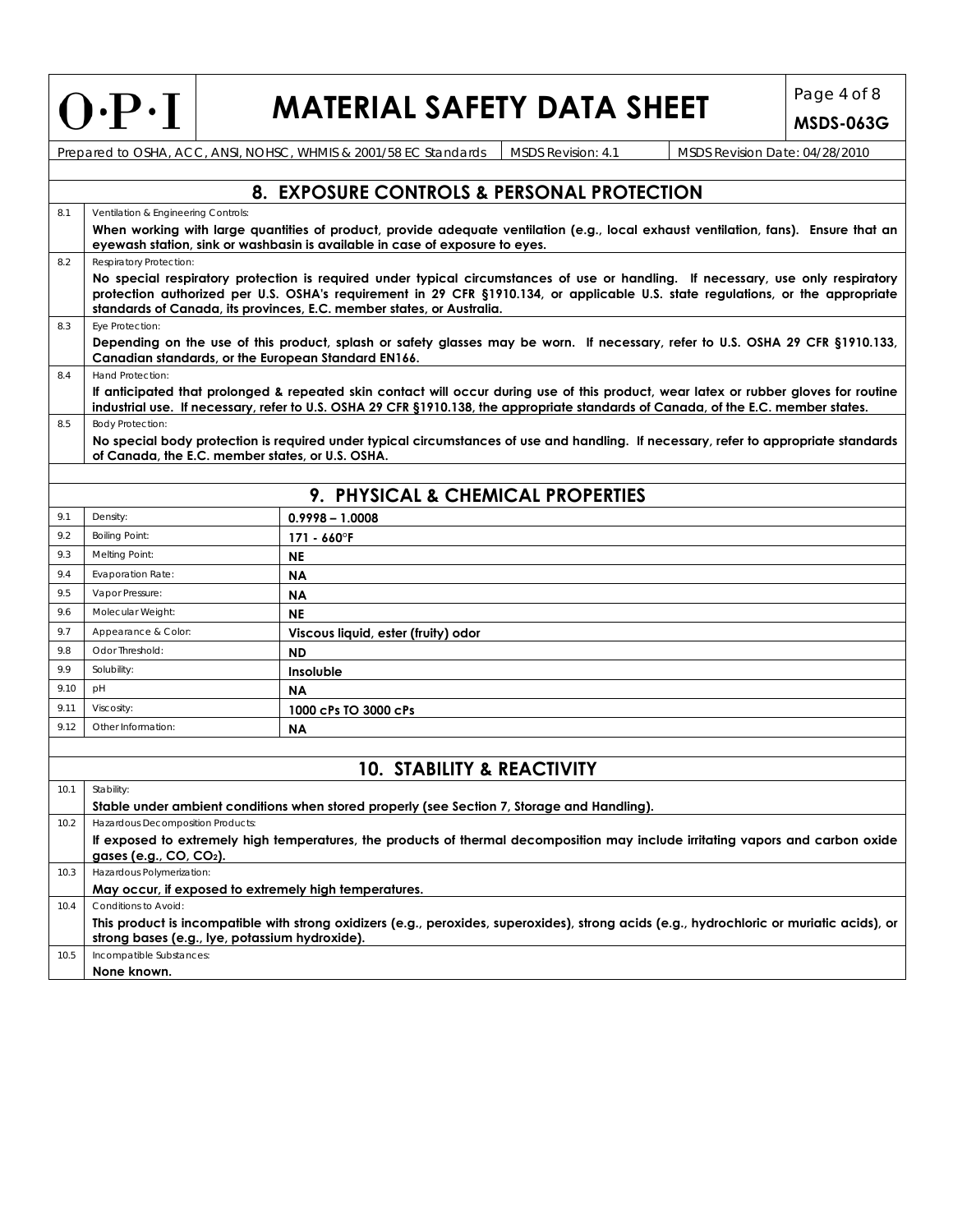| $O \cdot P \cdot I$ |  |
|---------------------|--|
|---------------------|--|

# **MATERIAL SAFETY DATA SHEET** Page 5 of 8

**MSDS-063G**

Prepared to OSHA, ACC, ANSI, NOHSC, WHMIS & 2001/58 EC Standards | MSDS Revision: 4.1 MSDS Revision Date: 04/28/2010

|      | <b>11. TOXICOLOGICAL INFORMATION</b>                                                                                                                                                                                                                                                                                                                   |  |  |  |  |  |  |
|------|--------------------------------------------------------------------------------------------------------------------------------------------------------------------------------------------------------------------------------------------------------------------------------------------------------------------------------------------------------|--|--|--|--|--|--|
| 11.1 | <b>Toxicity Data:</b>                                                                                                                                                                                                                                                                                                                                  |  |  |  |  |  |  |
|      | This product has NOT been tested on animals to obtain toxicology data. There are toxicology data for the components of the<br>product, which are found in scientific literature. These data have not been presented in this document.                                                                                                                  |  |  |  |  |  |  |
| 11.2 | Acute Toxicity:<br>See Section 2.5                                                                                                                                                                                                                                                                                                                     |  |  |  |  |  |  |
| 11.3 | Chronic Toxicity:<br>See Section 2.6                                                                                                                                                                                                                                                                                                                   |  |  |  |  |  |  |
| 11.4 | Suspected Carcinogen:<br>This product contains Isopropyl Alcohol, which is not carcinogenic to humans, but is listed as Group 3 carcinogens by the IARC.                                                                                                                                                                                               |  |  |  |  |  |  |
| 11.5 | Reproductive Toxicity:<br>This product is not reported to cause reproductive toxicity in humans.                                                                                                                                                                                                                                                       |  |  |  |  |  |  |
|      | Mutagenicity:                                                                                                                                                                                                                                                                                                                                          |  |  |  |  |  |  |
|      | This product is not reported to produce mutagenic effects in humans.                                                                                                                                                                                                                                                                                   |  |  |  |  |  |  |
|      | Embryotoxicity:<br>This product is not reported to produce embryotoxic effects in humans.                                                                                                                                                                                                                                                              |  |  |  |  |  |  |
|      | Teratogenicity:<br>This product is not reported to cause teratogenic effects in humans.                                                                                                                                                                                                                                                                |  |  |  |  |  |  |
|      | Reproductive Toxicity:<br>This product is not reported to cause reproductive effects in humans.                                                                                                                                                                                                                                                        |  |  |  |  |  |  |
|      | Irritancy of Product:                                                                                                                                                                                                                                                                                                                                  |  |  |  |  |  |  |
| 11.6 | See Section 2.3                                                                                                                                                                                                                                                                                                                                        |  |  |  |  |  |  |
| 11.7 | <b>Biological Exposure Indices:</b><br><b>NE</b>                                                                                                                                                                                                                                                                                                       |  |  |  |  |  |  |
| 11.8 | Physician Recommendations:<br>Treat symptomatically.                                                                                                                                                                                                                                                                                                   |  |  |  |  |  |  |
|      |                                                                                                                                                                                                                                                                                                                                                        |  |  |  |  |  |  |
|      | <b>12. ECOLOGICAL INFORMATION</b>                                                                                                                                                                                                                                                                                                                      |  |  |  |  |  |  |
| 12.1 | Environmental Stability:<br>The components of this product will slowly degrade over time into a variety of organic compounds. Specific environmental data<br>available for the components of this product are as follows:                                                                                                                              |  |  |  |  |  |  |
|      | Ethyl Acetate: K <sub>oc</sub> = 0.73. Water solubility: 64,000 mg/l. Bioconcentration Factor = 4-14. Bioconcentration is not anticipated to be<br>significant. This compound can be removed from contaminated environments from volatilization, and biodegradation. This<br>compound's half-life in water is 6.1 hours.                               |  |  |  |  |  |  |
|      | Butyl Acetate: K <sub>oc</sub> = 1.82. Water solubility: 120 parts H <sub>2</sub> O at 25°C (77°F). Bioconcentration Factor = 4-14. Bioconcentration is not<br>anticipated to be significant. This compound can be removed from contaminated environments from volatilization, and<br>biodegradation. This compound's half-life in water is 6.1 hours. |  |  |  |  |  |  |
|      | Isopropyl Alcohol: Log $K_{ow}$ = 0.05-0.14. Isopropyl alcohol occurs naturally; it is generated during microbial degradation of plant and<br>animal wastes. When released on land or water, it is apt to volatilize and biodegrade. The estimated half-life in water is 5.4 days.<br>Isopropyl alcohol is not expected to bioconcentrate.             |  |  |  |  |  |  |
| 12.2 | Effects on Plants & Animals:<br>There are no specific data available for this product.                                                                                                                                                                                                                                                                 |  |  |  |  |  |  |
| 12.3 | Effects on Aquatic Life:<br>There are no specific data available for this product; however, very large releases of this product may be harmful or fatal to<br>overexposed aguatic life.                                                                                                                                                                |  |  |  |  |  |  |
|      |                                                                                                                                                                                                                                                                                                                                                        |  |  |  |  |  |  |
|      | <b>13. DISPOSAL CONSIDERATIONS</b>                                                                                                                                                                                                                                                                                                                     |  |  |  |  |  |  |
| 13.1 | Waste Disposal:<br>Waste disposal must be in accordance with appropriate Federal, state, and local regulations.                                                                                                                                                                                                                                        |  |  |  |  |  |  |
| 13.2 | <b>Special Considerations:</b><br>U.S. EPA WASTE NUMBER: D001 (characteristic - ignitable)                                                                                                                                                                                                                                                             |  |  |  |  |  |  |
|      |                                                                                                                                                                                                                                                                                                                                                        |  |  |  |  |  |  |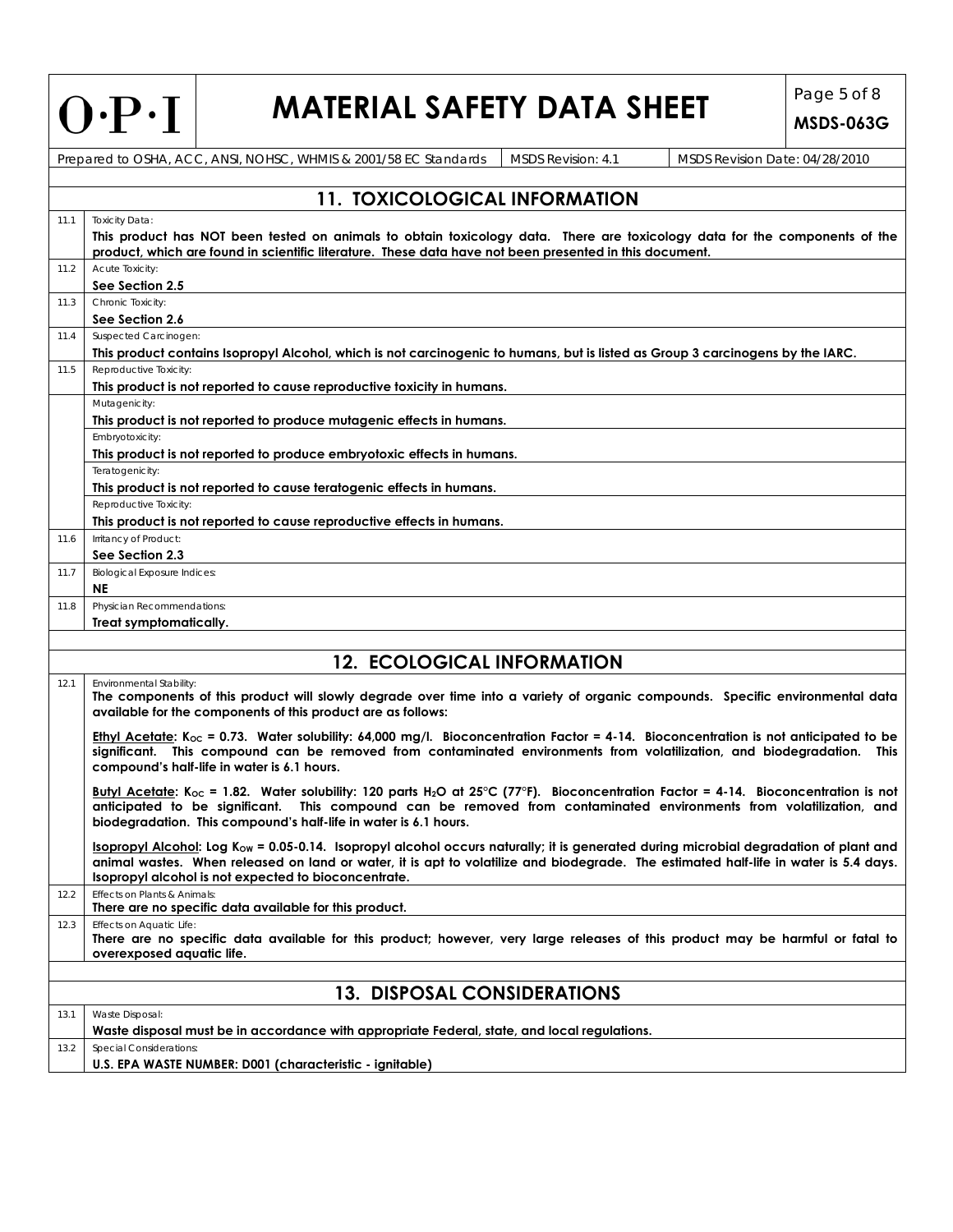# **MATERIAL SAFETY DATA SHEET** Page 6 of 8

**MSDS-063G**

Prepared to OSHA, ACC, ANSI, NOHSC, WHMIS & 2001/58 EC Standards MSDS Revision: 4.1 MSDS Revision Date: 04/28/2010

|      |                                                                                                                                                                                                                                                                                                                                                                | <b>14. TRANSPORTATION INFORMATION</b>                                                                                                                                                                                                                                               |        |  |  |  |  |  |
|------|----------------------------------------------------------------------------------------------------------------------------------------------------------------------------------------------------------------------------------------------------------------------------------------------------------------------------------------------------------------|-------------------------------------------------------------------------------------------------------------------------------------------------------------------------------------------------------------------------------------------------------------------------------------|--------|--|--|--|--|--|
|      | The basic description (proper shipping name, hazard class & division, ID Number, packing group) is shown for each mode of transportation.<br>Additional descriptive information may be required by 49 CFR, IATA/ICAO, IMDG and the CTDGR.                                                                                                                      |                                                                                                                                                                                                                                                                                     |        |  |  |  |  |  |
| 14.1 | 49 CFR (GND):<br>EXCEPTED QUANTITY (49 CFR §173.4a) (≤ 30 ml)<br>CONSUMER COMMODITY, ORM-D (≤ 1.0 L)<br>UN1263, PAINT RELATED MATERIAL, 3, II (> 1.0 L)                                                                                                                                                                                                        |                                                                                                                                                                                                                                                                                     |        |  |  |  |  |  |
| 14.2 | IATA (AIR):<br>EXCEPTED QUANTITY (AIR SHIPPER $\S$ 4.1.2) ( $\leq$ 30 ml)<br>CONSUMER COMMODITY, 9, ID8000 ( $\leq 0.5$ L)<br>UN1263, PAINT RELATED MATERIAL, 3, II (> 0.5 L)                                                                                                                                                                                  |                                                                                                                                                                                                                                                                                     |        |  |  |  |  |  |
| 14.3 | IMDG (OCN):<br>EXCEPTED QUANTITY (2008 IMO § 3.5.1) (≤ 30 ml)<br><b>CONSUMER COMMODITY</b><br>UN1263, PAINT RELATED MATERIAL, 3, II, LTD QTY (≤ 1.0 L)<br>UN1263, PAINT RELATED MATERIAL, 3, II (> 1.0 L)<br><b>ORM-D</b>                                                                                                                                      |                                                                                                                                                                                                                                                                                     |        |  |  |  |  |  |
| 14.4 | TDGR (Canadian GND):<br>MARK PACKAGE "LIMITED QUANTITY" or "QUANTITÉ LIMITÉE" or "LTD QTY" or "QUANT LTÉE" (≤ 1.0 L)<br>UN1263, PAINT RELATED MATERIAL, 3, II (> 1.0 L)                                                                                                                                                                                        |                                                                                                                                                                                                                                                                                     |        |  |  |  |  |  |
| 14.5 | ADR/RID (EU):<br>UN1263, PAINT RELATED MATERIAL, 3, II, ADR                                                                                                                                                                                                                                                                                                    |                                                                                                                                                                                                                                                                                     |        |  |  |  |  |  |
| 14.6 | MEXICO (SCT):<br>UN1263, PRODUCTOS PARA PINTURA, 3, II, CANTIDAD LIMITADA ( $\leq 1.0$ L)                                                                                                                                                                                                                                                                      |                                                                                                                                                                                                                                                                                     | UN1263 |  |  |  |  |  |
| 14.7 | ADGR (Australia):<br>UN1263, PAINT RELATED MATERIAL, 3, II, ADR                                                                                                                                                                                                                                                                                                |                                                                                                                                                                                                                                                                                     |        |  |  |  |  |  |
|      |                                                                                                                                                                                                                                                                                                                                                                | <b>15. REGULATORY INFORMATION</b>                                                                                                                                                                                                                                                   |        |  |  |  |  |  |
|      |                                                                                                                                                                                                                                                                                                                                                                |                                                                                                                                                                                                                                                                                     |        |  |  |  |  |  |
| 15.1 | <b>SARA Reporting Requirements:</b><br>SARA 304 (40 CFR Table 302.4) - Butyl Acetate, Ethyl Acetate                                                                                                                                                                                                                                                            |                                                                                                                                                                                                                                                                                     |        |  |  |  |  |  |
| 15.2 | SARA Threshold Planning Quantity:<br>There are no specific Threshold Planning Quantities for the components of this product.                                                                                                                                                                                                                                   |                                                                                                                                                                                                                                                                                     |        |  |  |  |  |  |
| 15.3 | <b>TSCA Inventory Status:</b><br>The components of this product are listed on the TSCA Inventory.                                                                                                                                                                                                                                                              |                                                                                                                                                                                                                                                                                     |        |  |  |  |  |  |
| 15.4 | CERCLA Reportable Quantity (RQ):<br>Butyl Acetate: 5000 lbs.; Ethyl Acetate: 5000 lbs.                                                                                                                                                                                                                                                                         |                                                                                                                                                                                                                                                                                     |        |  |  |  |  |  |
| 15.5 | Other Federal Requirements:<br>This product complies with the appropriate sections of the Food and Drug Administration's 21 CFR subchapter G (Cosmetics).                                                                                                                                                                                                      |                                                                                                                                                                                                                                                                                     |        |  |  |  |  |  |
| 15.6 | Other Canadian Regulations:<br>This product has been classified according to the hazard criteria of the CPR and the MSDS contains all of<br>the information required by the CPR. The components of this product are listed on the DSL/NDSL. None<br>of the components of this product are listed on the Priorities Substances List. Class B2 Flammable Liquid. |                                                                                                                                                                                                                                                                                     |        |  |  |  |  |  |
| 15.7 | State Regulatory Information:<br>Ingredients in this mixture on found on the following state criteria lists:                                                                                                                                                                                                                                                   |                                                                                                                                                                                                                                                                                     |        |  |  |  |  |  |
|      | California OSHA Hazardous Substances List<br><b>Delaware Air Quality Management List</b><br><b>Massachusetts Hazardous Substances List</b>                                                                                                                                                                                                                     | <b>Butyl Acetate, Ethyl Acetate, Isopropanol</b><br>Butyl Acetate, Nitrocellulose, Ethyl Acetate, n-Butanol,<br>Butyl Acetate, Nitrocellulose, Ethyl Acetate, Isopropanol,<br>n-Butanol                                                                                             |        |  |  |  |  |  |
|      | Minnesota Hazardous Substances List<br>New Jersey Right to Know Hazardous Substances List<br><b>New York List of Hazardous Substances</b><br>Pennsylvania Hazardous Substances List<br>Washington Permissible Exposure Limits for Air Contaminants<br><b>Wisconsin Hazardous Substances List</b>                                                               | Butyl Acetate, Ethyl Acetate, Isopropanol, n-Butanol<br>Isopropanol, n-Butanol<br><b>Butyl Acetate, Ethyl Acetate, n-Butanol</b><br>Butyl Acetate, Ethyl Acetate, Isopropanol, n-Butanol<br>Butyl Acetate, Ethyl Acetate, Isopropanol, n-Butanol<br><b>Ethyl Acetate, n-Butanol</b> |        |  |  |  |  |  |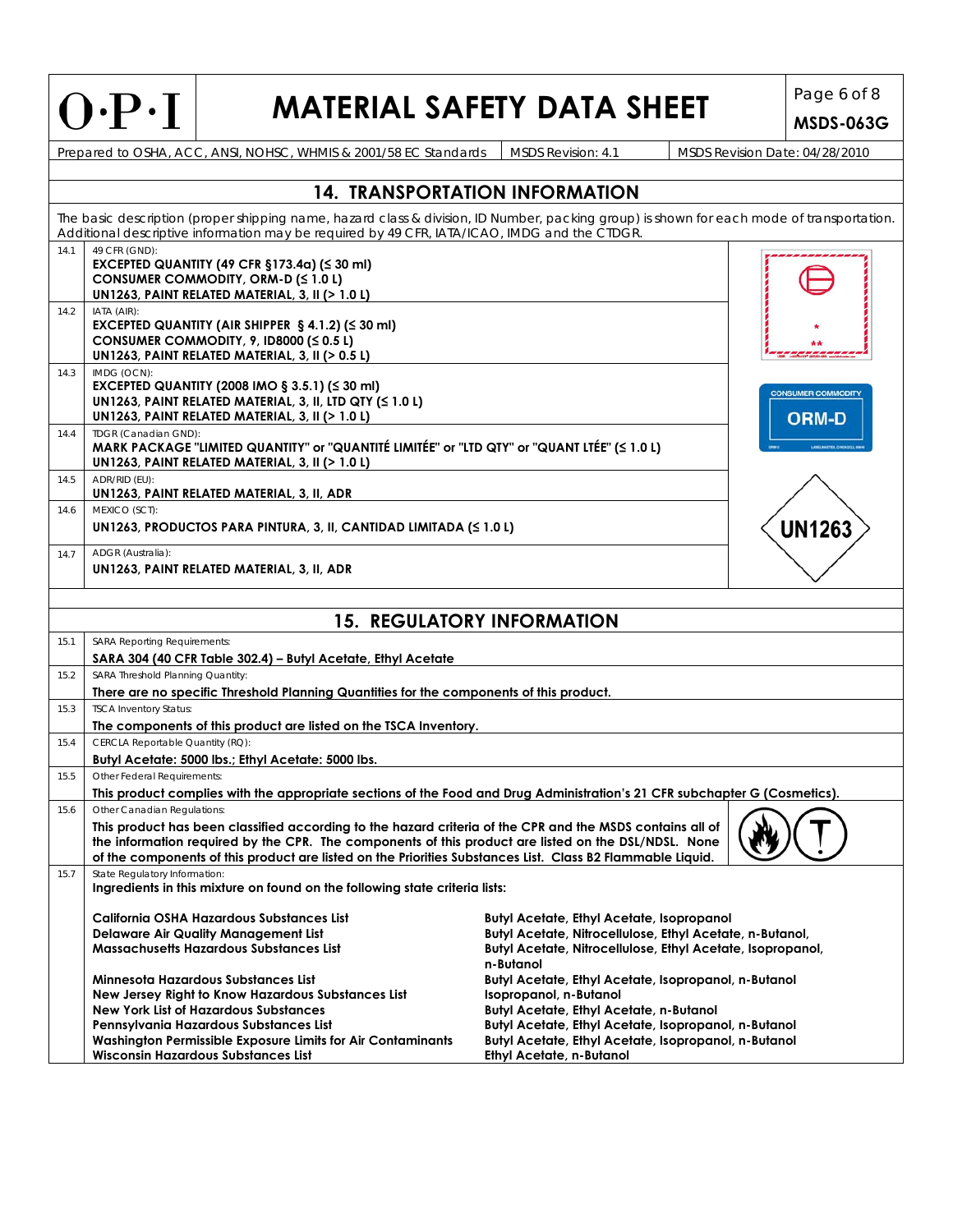|      | Page 7 of 8<br>$O \cdot P \cdot I$<br><b>MATERIAL SAFETY DATA SHEET</b>                                                                                                                                                                                                                                                                                                                                                                                                                                                                                                                                                                                                                                                                                              |  |                                                                                            |                                        |                                |                  |  |  |  |  |
|------|----------------------------------------------------------------------------------------------------------------------------------------------------------------------------------------------------------------------------------------------------------------------------------------------------------------------------------------------------------------------------------------------------------------------------------------------------------------------------------------------------------------------------------------------------------------------------------------------------------------------------------------------------------------------------------------------------------------------------------------------------------------------|--|--------------------------------------------------------------------------------------------|----------------------------------------|--------------------------------|------------------|--|--|--|--|
|      |                                                                                                                                                                                                                                                                                                                                                                                                                                                                                                                                                                                                                                                                                                                                                                      |  |                                                                                            |                                        |                                | <b>MSDS-063G</b> |  |  |  |  |
|      |                                                                                                                                                                                                                                                                                                                                                                                                                                                                                                                                                                                                                                                                                                                                                                      |  | Prepared to OSHA, ACC, ANSI, NOHSC, WHMIS & 2001/58 EC Standards                           | <b>MSDS Revision: 4.1</b>              | MSDS Revision Date: 04/28/2010 |                  |  |  |  |  |
|      |                                                                                                                                                                                                                                                                                                                                                                                                                                                                                                                                                                                                                                                                                                                                                                      |  |                                                                                            |                                        |                                |                  |  |  |  |  |
|      |                                                                                                                                                                                                                                                                                                                                                                                                                                                                                                                                                                                                                                                                                                                                                                      |  |                                                                                            | 15. REGULATORY INFORMATION - continued |                                |                  |  |  |  |  |
| 15.8 | 67/548/EEC (European Union) Requirements:                                                                                                                                                                                                                                                                                                                                                                                                                                                                                                                                                                                                                                                                                                                            |  |                                                                                            |                                        |                                |                  |  |  |  |  |
|      |                                                                                                                                                                                                                                                                                                                                                                                                                                                                                                                                                                                                                                                                                                                                                                      |  | The primary component of this product is not listed in Annex I of EU Directive 67/548/EEC: |                                        |                                |                  |  |  |  |  |
|      | Ethyl Acetate: Flammable (F). R: 11-36/37/38 – Highly flammable. Irritating to eyes, respiratory system<br>and skin. S: 2-16-23-29-33 - Keep out of the reach of children. Keep away from sources of ignition - No<br>smoking. Do not breathe gas, fumes, vapor or spray. Do not empty into drains. Take precautionary<br>measures against static discharges.                                                                                                                                                                                                                                                                                                                                                                                                        |  |                                                                                            |                                        |                                |                  |  |  |  |  |
|      | Butyl Acetate: Flammable (F). R: Flammable. S: 9-16-33 - Keep container in a well-ventilated place.<br>Keep away from sources of ignition - No smoking. Take precautionary measures against static<br>discharges.                                                                                                                                                                                                                                                                                                                                                                                                                                                                                                                                                    |  |                                                                                            |                                        |                                |                  |  |  |  |  |
|      |                                                                                                                                                                                                                                                                                                                                                                                                                                                                                                                                                                                                                                                                                                                                                                      |  |                                                                                            |                                        |                                |                  |  |  |  |  |
|      |                                                                                                                                                                                                                                                                                                                                                                                                                                                                                                                                                                                                                                                                                                                                                                      |  | <b>16. OTHER INFORMATION</b>                                                               |                                        |                                |                  |  |  |  |  |
| 16.1 | Other Information:<br><b>EXTREMELY FLAMMABLE!</b> Keep away from heat or flame. Use only as directed. Avoid eye contact. If contact occurs, flush eye<br>thoroughly with running water. Use only in a well-ventilated area. If redness or other signs of adverse reaction occur, discontinue use<br>immediately. Keep container closed. Store in a cool place. KEEP OUT OF REACH OF CHILDREN.                                                                                                                                                                                                                                                                                                                                                                        |  |                                                                                            |                                        |                                |                  |  |  |  |  |
| 16.2 | Terms & Definitions:                                                                                                                                                                                                                                                                                                                                                                                                                                                                                                                                                                                                                                                                                                                                                 |  |                                                                                            |                                        |                                |                  |  |  |  |  |
|      | Please see last page of this MSDS.                                                                                                                                                                                                                                                                                                                                                                                                                                                                                                                                                                                                                                                                                                                                   |  |                                                                                            |                                        |                                |                  |  |  |  |  |
| 16.3 | Disclaimer:<br>This Material Safety Data Sheet is offered pursuant to OSHA's Hazard Communication Standard, 29 CFR §1910.1200. Other<br>government regulations must be reviewed for applicability to this product. To the best of ShipMate's & OPI Products' knowledge, the<br>information contained herein is reliable and accurate as of this date; however, accuracy, suitability or completeness are not<br>guaranteed and no warranties of any type, either expressed or implied, are provided. The information contained herein relates only<br>to the specific product(s). If this product(s) is combined with other materials, all component properties must be considered. Data<br>may be changed from time to time. Be sure to consult the latest edition. |  |                                                                                            |                                        |                                |                  |  |  |  |  |
| 16.4 | Prepared for:<br>OPI Products, Inc.<br>13034 Saticoy Street<br>No. Hollywood, CA 91605 USA<br>+1 (818) 759-2400 phone<br>+1 (818) 759-5770 fax<br>http://www.opi.com/                                                                                                                                                                                                                                                                                                                                                                                                                                                                                                                                                                                                |  | $O\cdot P\cdot I$                                                                          |                                        |                                |                  |  |  |  |  |
| 16.5 | Prepared by:<br>ShipMate, Inc.<br>P.O. Box 787<br>Sisters, OR. 97759-0787<br>+1 (310) 360-3700 phone<br>+1 (310) 360-5700 fax<br>http://www.shipmate.com/                                                                                                                                                                                                                                                                                                                                                                                                                                                                                                                                                                                                            |  | <b>ipMate</b><br>Dangerous Goods<br>Training & Consulting                                  |                                        |                                |                  |  |  |  |  |